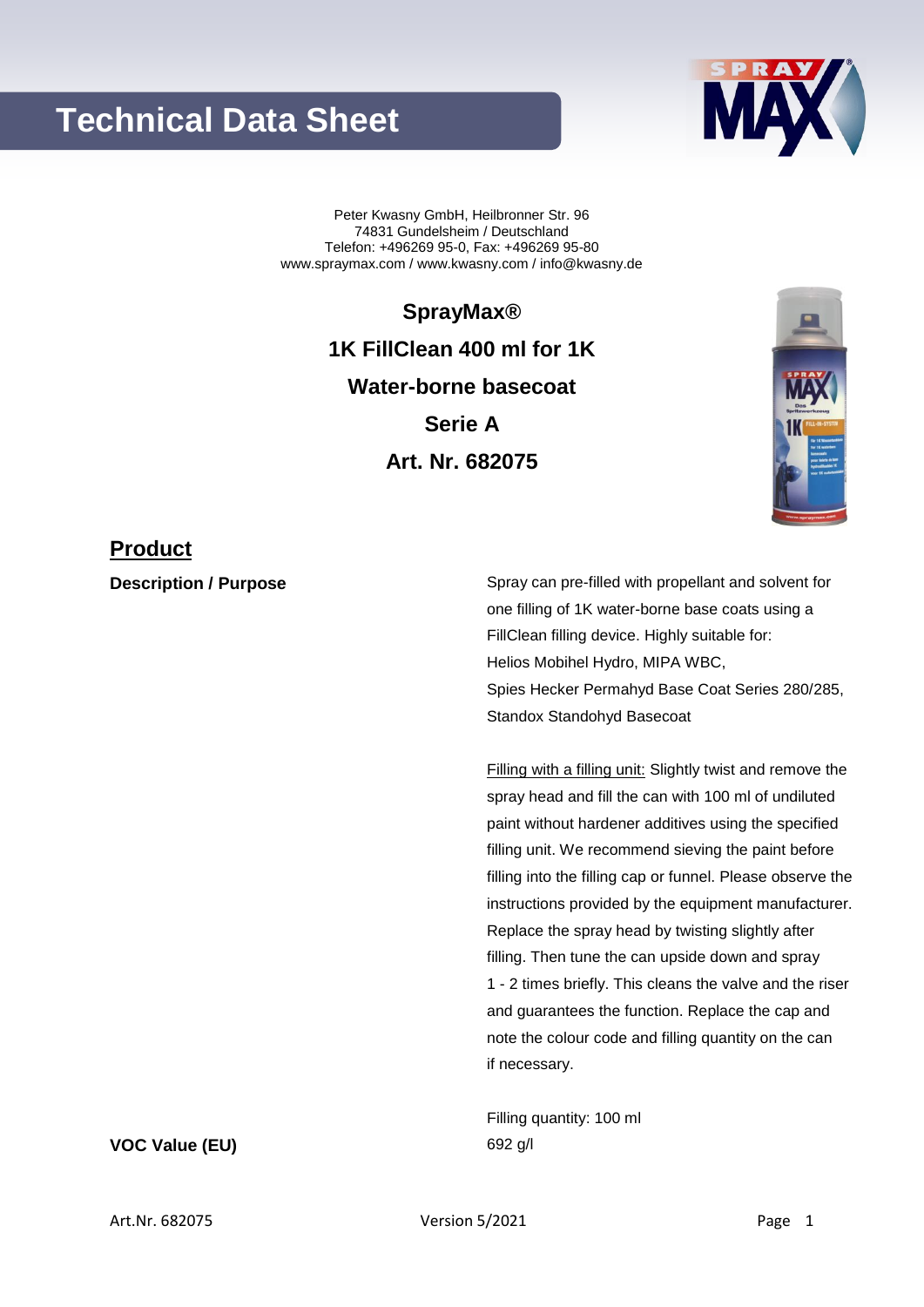

## **Substrate**

Primed, filled areas and well preserved factory or old paint (cleaned and sanded).

The damaged area must be dry and free of grease and dust and all rust needs to be removed.

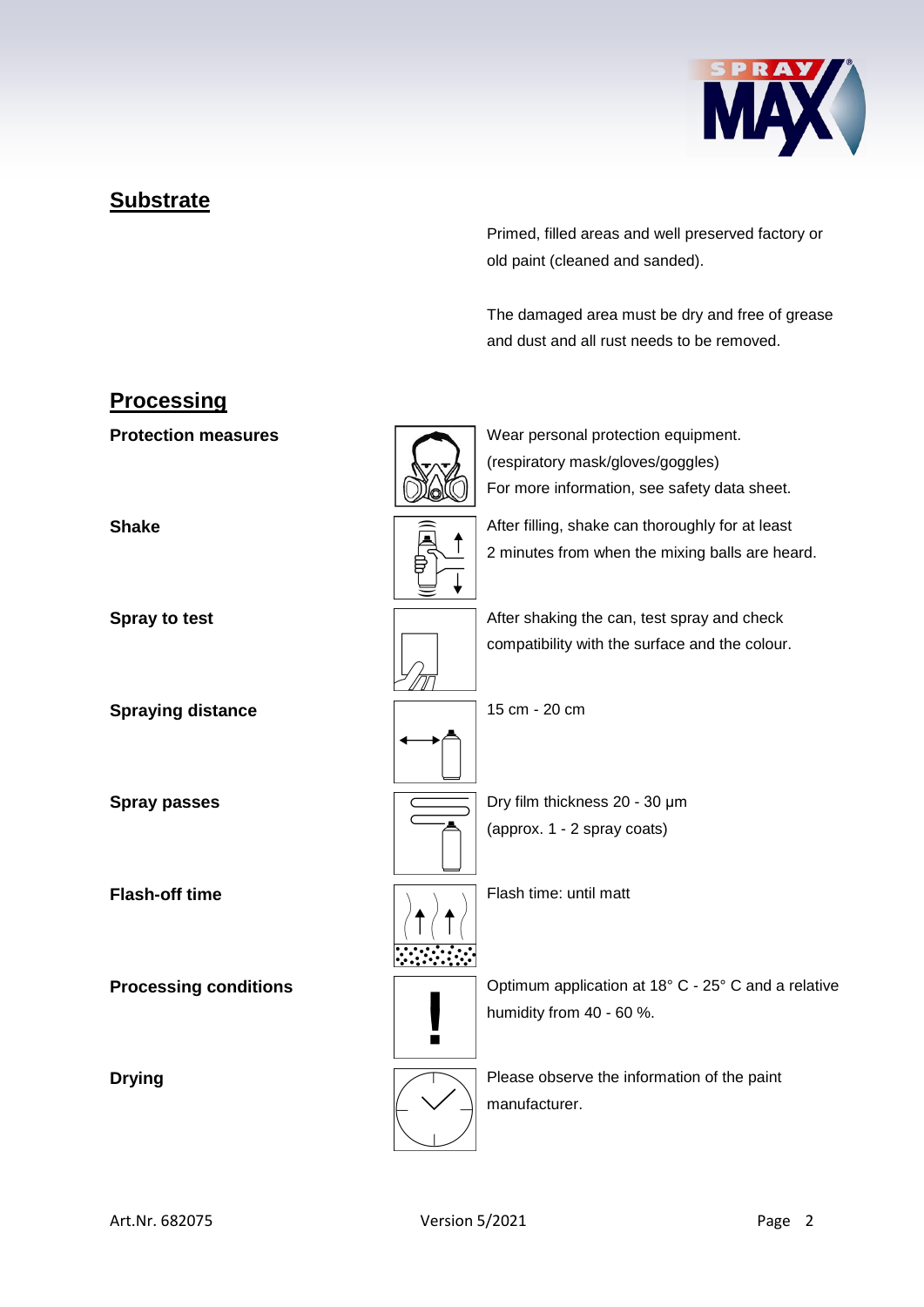

## **Additional Information**

**Continue** Can be topcoated with all conventional 1K and 2K clearcoats. Please observe information provided by the paint manufacturer.

**Pot life Pot life Pot life Pot life Pot life Department is a little value of**  $\sim$  **<b>Depending Life Depending 1** Use the water-borne paint within 5 days after it is filled in the aerosol can.

**Finish Finish Finish After painting, turn the can upside down and spray** the valve until empty.

**Important Information Information** Not suitable for solvent-borne paints. The use of the can filled with paint depends heavily on the filled paint material. The information refers to processing base coats and serves as general recommendations. Caution: Do not allow the spray can to stay for longer periods without the spray head as otherwise it may be difficult to attach the spray head.

| Z   |
|-----|
| fil |
| ur  |
| J   |

**Shelf Life** 24 months (pre-gassed can that has not yet been led with paint). The usage period refers to an nused can that is stored correctly at a temperature 15 -  $25^{\circ}$  C and a relative humidity below 60%. The can must be stored and transported in an upright position in a dry place where it is protected against chemical and mechanical influences. The safety information on the can and all statutory provisions applicable for the storage site must be observed.



**Disposal** Disposal **The completely emptied spray cans must be dis**posed of in the recycling system. Cans with hardened material must be disposed of as special waste.